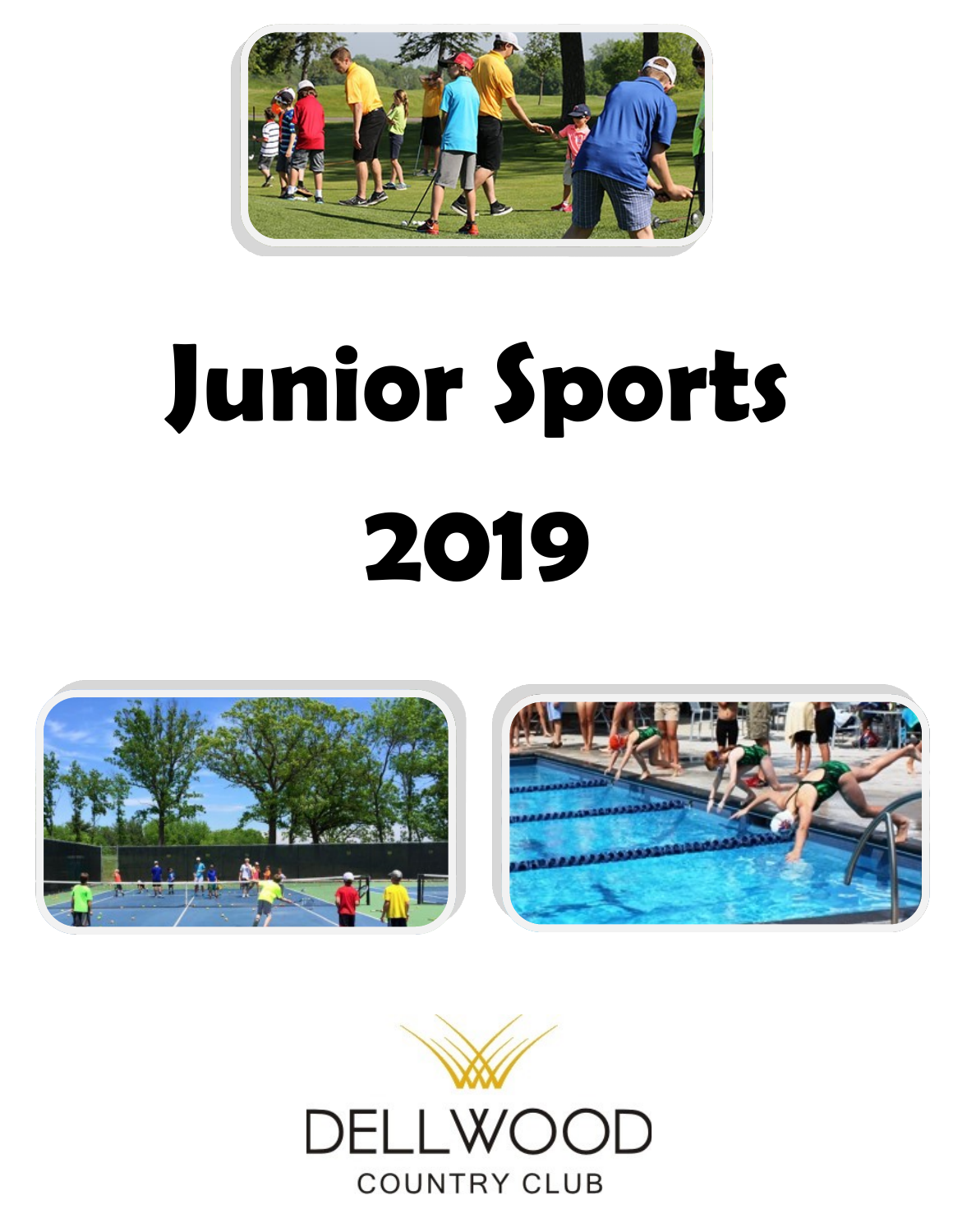### Junior Golf

#### Junior Golf Programs

5 to 1 ratio of students to instructor will provide instruction on the physical aspects of golf along with the skills that make golf an enjoyable lifetime sport. The primary focus of Junior Golf is on skills and golf fundamentals. The enjoyment from Junior Golf comes from a sense of belonging, social interaction, improving skills and competition. We are looking for parent volunteers for each group. Please contact the Golf shop if you are interested.

#### Future Stars

**Cost:** \$60 for Golf Members/\$90 for Athletic Members

For 5 and 6 year olds. This session will be 45 minutes on Tuesdays and our focus is introduction to the game of golf. It will consist of instruction and fun games around the practice facilities and golf course. \*Skip July  $4<sup>th</sup>$  week.

| <b>Dates</b>                                                                          | Time            |
|---------------------------------------------------------------------------------------|-----------------|
| Tuesdays, June 11 <sup>th</sup> Thru July 16 <sup>th</sup><br>*No lessons on July 2nd | 10:00am-10:45am |

#### Junior Stars

**Cost:** \$140 for Golf Members/\$170 for Athletic Members

For 7-9 year olds. Students will work on different fundamentals each week and understand how that fundamental applies on the golf course. This session consists of 1 hour of instruction and 15 minutes on-course skills and competition. If a golfer is ready for our advanced class we will contact you (the parents) to discuss moving them up. \*Skip July  $4^{\text{th}}$  week.

| <b>Dates</b>                                                              | Time          |
|---------------------------------------------------------------------------|---------------|
| Tuesdays, June 11 <sup>th</sup> Thru July 30th<br>*No lessons on July 2nd | 8:30am-9:45am |

#### **Stars**

#### **Cost:** \$190 for Golf Members/\$220 for Athletic Members

Ages 10 and up. This group will be split between 6 different Professional Instructors. As golf instructors we are committed to helping every junior golfer accelerate their learning. Each day students will have 45 minutes of instruction on the practice facilities and 45 minutes of on-course practice. Each student will have a chance to move into our advanced class if we feel they are ready to participate and choose to do so. \*Skip July 4<sup>th</sup> week.

| <b>Dates</b>                                                              | Time            |
|---------------------------------------------------------------------------|-----------------|
| Tuesdays, June 11 <sup>th</sup> Thru July 30th<br>*No lessons on July 2nd | 11:15am-12:45pm |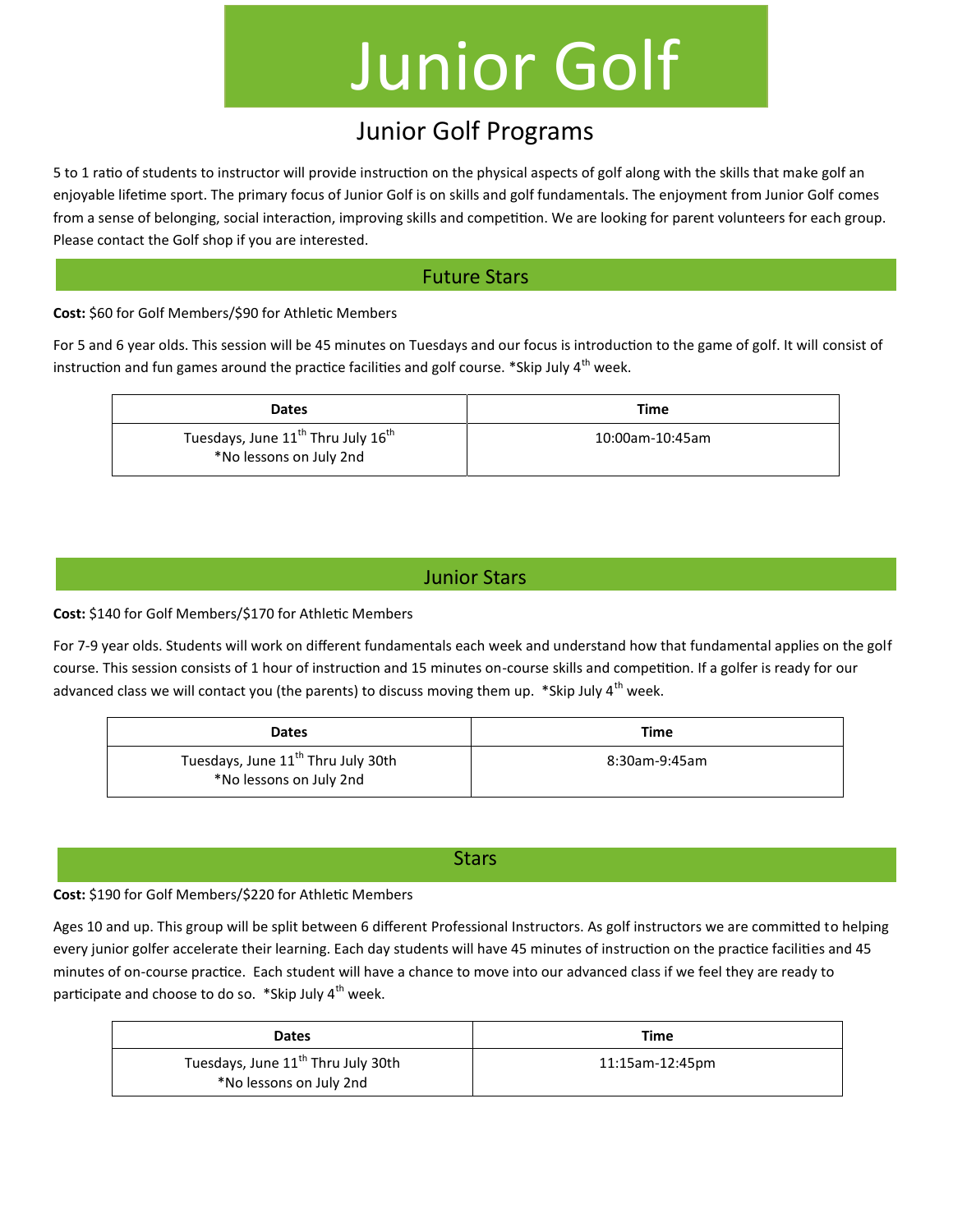#### Junior Golf Academy

**Cost:** \$360 for Golf Members/\$390 for Athletic Members

Our Junior Golf Academy will consist of Junior golfers 10-17 years of age that have shown ability and understanding of the fundamentals and want to improve their game. There will be a competitive aspect to drive each Junior golfer to the next level of their game. Every Tuesday they will have 45 minutes of PGA instruction. This group is strongly encouraged to play 9-holes Tuesdays between 8:15-9:30 during the allotted tee times. This group will also have a 2-hour coaching session with instructors on Thursdays from 8:00am-10:00am consisting of ways to practice, drills, competitions, rules & situations, course management, and on-course instruction.

The Academy group is limited to 15 Junior golfers so we can maintain quality attention to each student throughout the summer. We ask that in order for your child to participate in this academy that they are passionate about the game and always striving to improve. They should also be able to walk 9-holes while carrying or pushing their bag.

| Dates                                                                           | Times          |
|---------------------------------------------------------------------------------|----------------|
| Tuesdays, June 11 <sup>th</sup> Thru July 30th                                  | 7:30am-8:15am  |
| Thursdays, June 13th Thru Aug 15th<br>**No lessons week of July 4 <sup>th</sup> | 8:00am-10:00am |

*On Tuesdays We will have a block of tee-times from 8:15-9:00am reserved for our Juniors. ANY Junior member or guest*  is welcome to play in these reserved times with a \$10 fee for Junior guest play. Our Professional staff will help pair up *groups and have competitions available on most days. This is intended for our Junior golfers to learn the game by playing the game and social interaction amongst their peers. This will not technically be a part of the Junior Golf Academy but the timing of the day is set for them. They may play as many holes as they are comfortable with.*

#### Junior PGA League

**Cost:** \$225 for Golf Members/\$225 for Athletic Members ONLINE

This is the 4th year of our Dellwood Junior Traveling Golf Team. The team will be competing against other Clubs in the area. The PGA Junior Golf League is an innovative and proven way to provide more competitive junior golf rounds. Boys and girls ages 13 & under compete in a two-person scramble format which will reinforce the team concept and create an environment for learning the game.

This League will be separate from our "in-house" program and Golf Academy. We encourage Junior league golfers to participate in both. Our Dellwood team will be comprised of 10-14 players with at least five matches against other local Clubs (WBYC, Keller, Midland Hills, etc.). Along with three home matches & three away, there will be at least four scheduled practice sessions here at Dellwood CC along with a season ending awards banquet (TBD). Matches with other clubs have typically been scheduled on late Sunday afternoons & Evenings but won't be determined until late April.

Registration for the PGA Junior League will be separate from our "in-house" program and can be done online at: www.pgajlg.com/ register until May 15th. To register, your participant must be a child/grandchild of a member of Dellwood CC (golf, athletic, or dining) and will need the password "dellwoodcc". You can also use this website for more information on the league and what to expect.

#### Junior Club Championship

#### **Cost:** \$20

The Junior Club Championship will feature a 9-hole & 4-hole division. Winners will be awarded their trophies during the Junior Sports Banquet (lowest gross score) in each division.

| Sunday, August 11th | 1:00 Shotgun |
|---------------------|--------------|
|---------------------|--------------|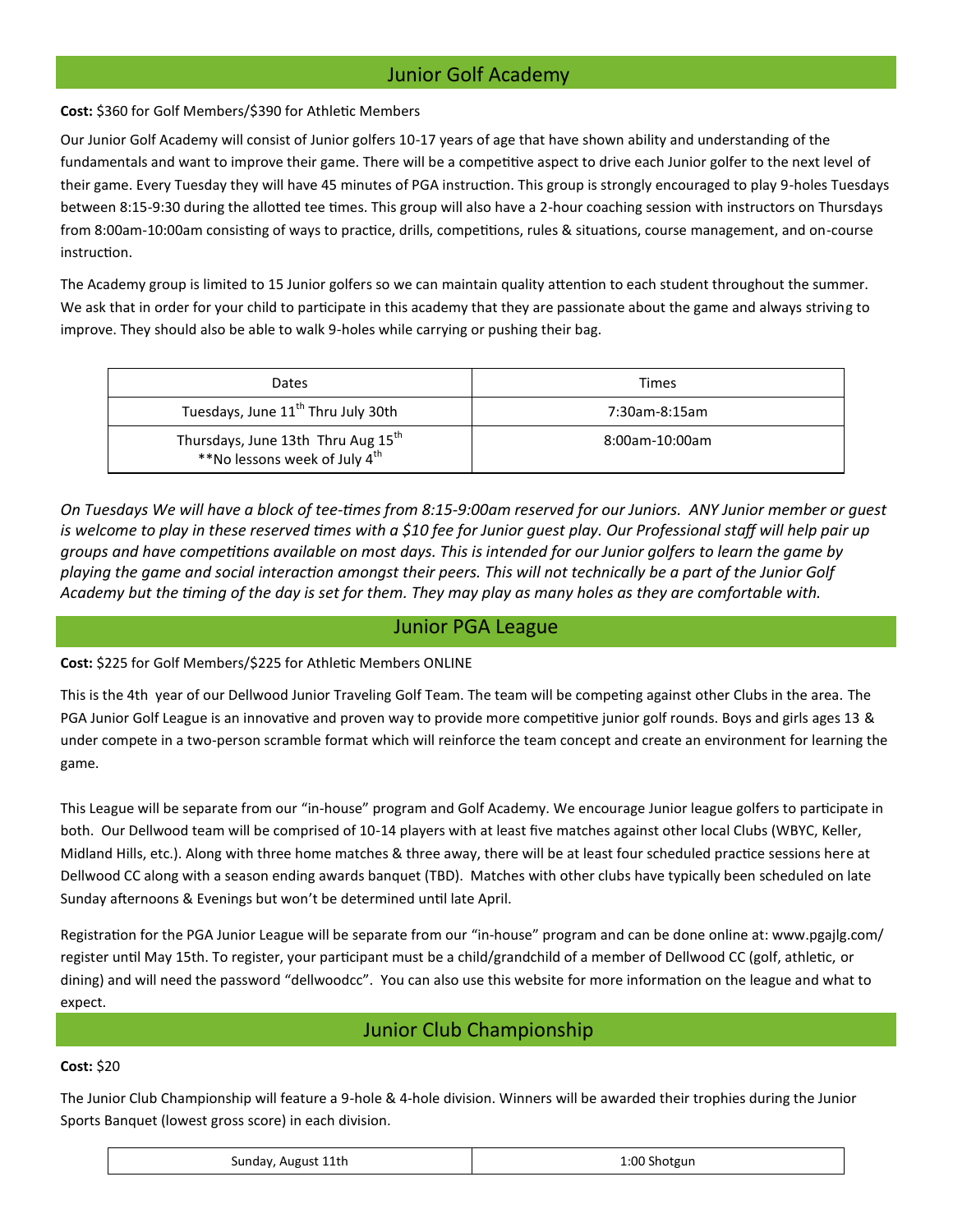### Junior Tennis

Please contact Peg Kelly with any questions or comments on the Tennis Program Direct Line: (651) 246-1662 or by email: pkelly4@comcast.net

**There will be 2 Five week sessions:**

**Session 1: June 10th - July 18th (No sessions July 1st-5th)**

**Session 2: July 22nd - Aug 22nd** 

#### **Pee Wees**

Juniors ages 3-4. Kids will work on movement, balance and agility while playing fun games and activities.

**Cost:** \$95 a session.

#### **Future Stars**

Juniors ages 5-7. The emphasis is on having fun while learning to play the game. Players will be introduced to the basic strokes, practice hand-eye coordination and court movement while learning to enjoy tennis.

**Cost:** \$135 a session.

#### **Hitters**

Kids ages 8-10. Introduction of basic tactics and match play will be emphasized. Players will work on stroke production, court movement, tennis terminology, scoring and basic rally skills through ball feed drills and games.

**Cost:** \$145 a session

#### **Players**

Kids ages 10-12. These players will work on advanced stroke and movement patterns along with more advanced spins and point strategies. This class stresses stroke production, singles and doubles court positioning and movement.

**Cost:** \$220 a session

#### **Advanced Juniors**

Kids ages 13 and older. There will be Friday matches throughout the summer against other clubs.

**Cost:** \$220 a session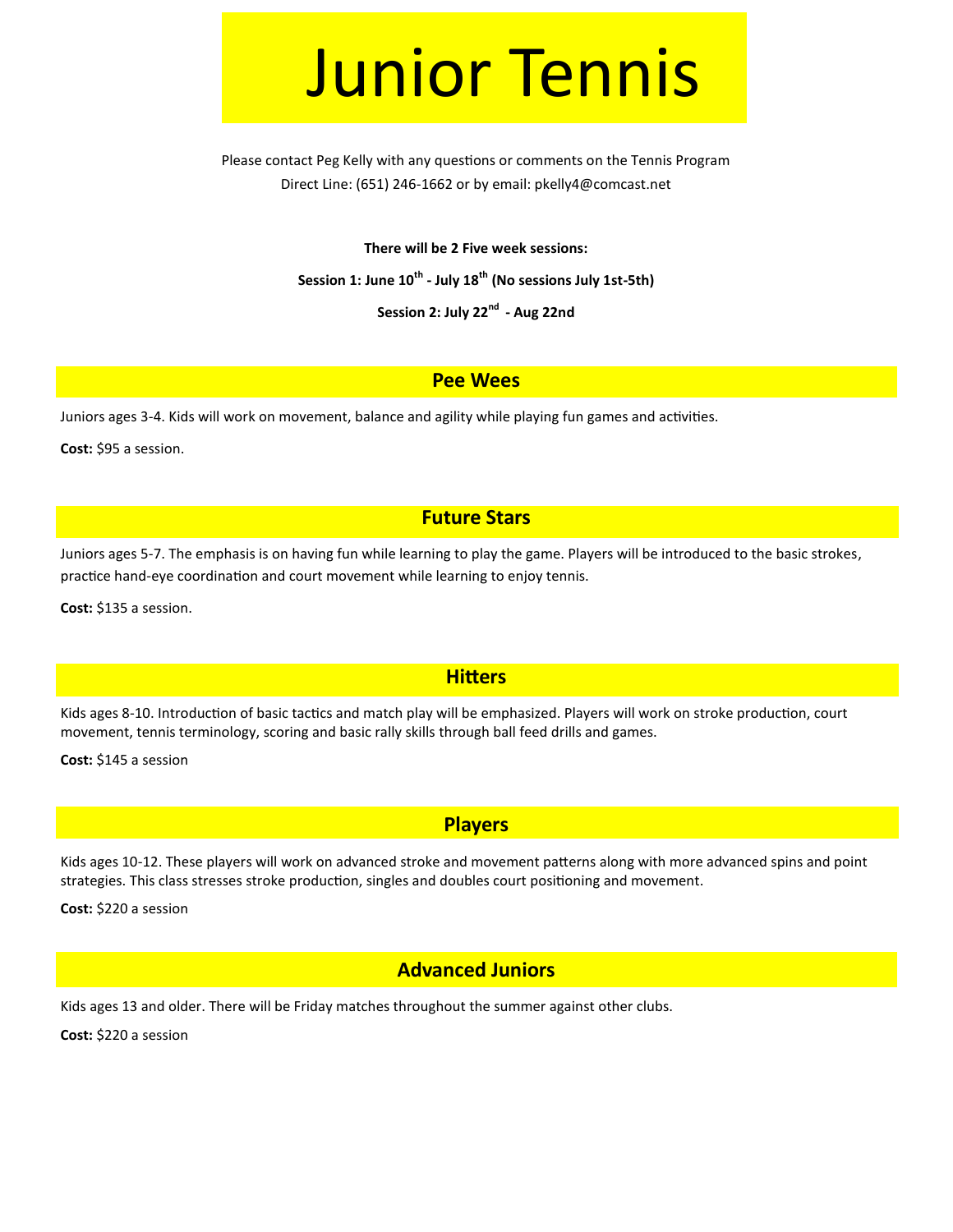### Sports Banquet

Join us for the End of Summer Sports Banquet for all juniors who participated in any or all of our golf, tennis and swim sessions. This will be a family event where coaches will recap the season, share fun memories and photos, and give out awards to the kids. We will have a buffet dinner during the event and the cost will be \$20 inclusive per person. We hope to continue this great new tradition at our club. The kids work hard all summer in their respective sports and this is a great way to celebrate the end of the season and recognize their efforts. *Parents are encouraged to take photos during the course of the summer and send them in so we can put together a slide show commemorating the year.* 

The event will be held in the evening on **Wednesday, August 7th at 6:30pm** so mark your calendars now.

# Refund Policy

If the parent cancels before the session begins they will receive a full refund. If the child attends between one and three times, they will be charged for each time attended with no further obligation. If the child attends four or more times, there will be no refund. In these cases, however, the Instructor will attempt to work one extra lesson or session into their schedule at a later date. Your account will be charged if you cancel a session or lesson within 24 hours of the scheduled time.

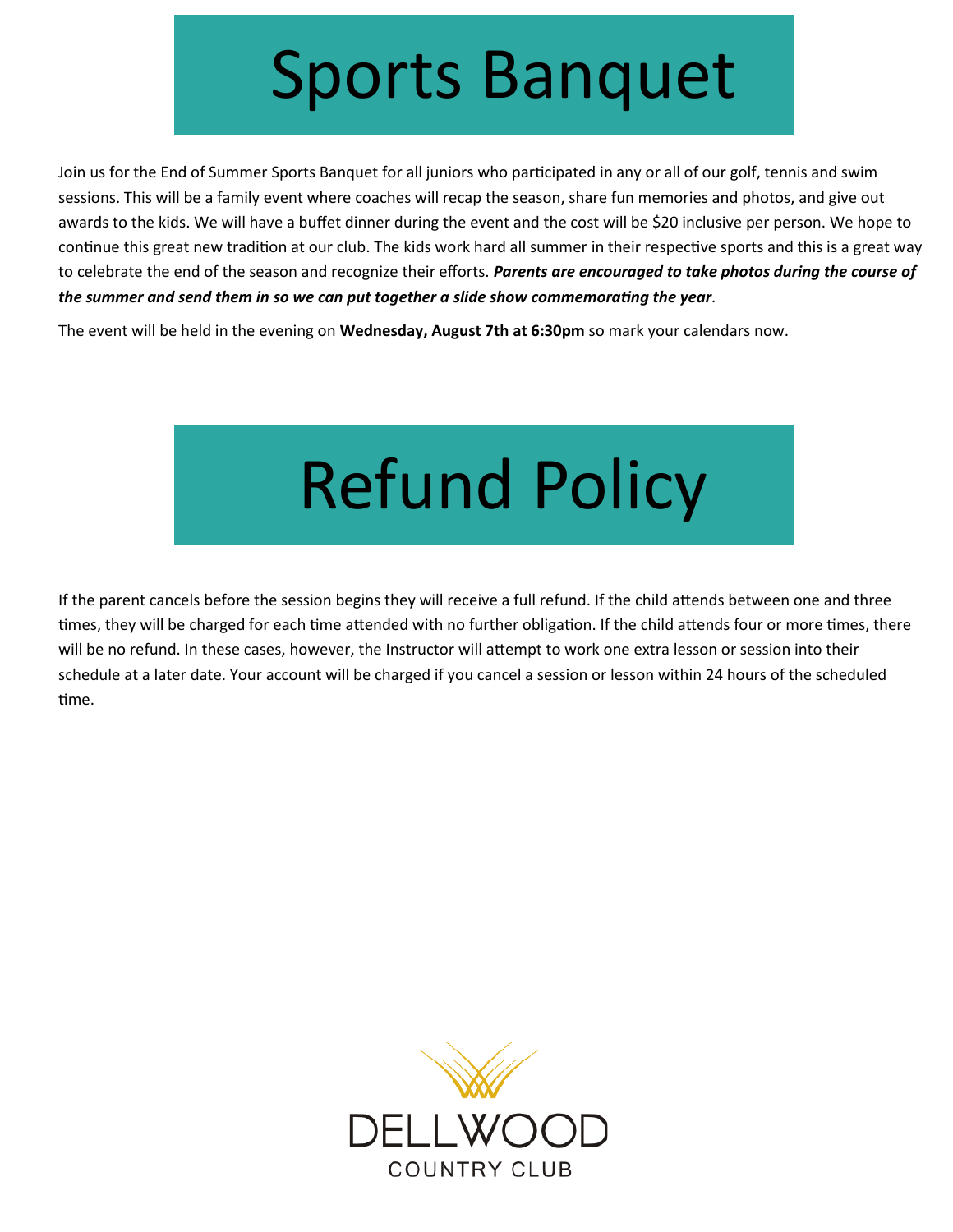| 2019    | Age:<br>Age:<br>Parent(s) Name: Name: Name and Separate and Separate and Separate and Separate and Separate and Separate and Separate and Separate and Separate and Separate and Separate and Separate and Separate and Separate and Separate |
|---------|-----------------------------------------------------------------------------------------------------------------------------------------------------------------------------------------------------------------------------------------------|
|         | Grandparent(s) Name (if participating under their Membership):                                                                                                                                                                                |
| Junior  | Member # $\qquad \qquad$ Golf $\Box$ Athletic $\Box$ Grandparent(s) Number $\Box$                                                                                                                                                             |
| Golf    | 7 Week Session June 11 <sup>th</sup> - July 30th<br>No classes the week July 4 <sup>th</sup>                                                                                                                                                  |
| Sign-Up | Future Stars (Tuesdays 10:00-10:45 am) *5 week session,<br>5-6 Year Olds<br>Cost: \$60 for Golf members/\$90 for Athletic Members<br>Participant(s) Name:                                                                                     |
|         |                                                                                                                                                                                                                                               |

\_\_\_\_\_\_\_\_\_\_\_\_\_\_\_\_\_\_\_\_\_\_\_\_\_\_\_\_\_\_\_\_\_\_\_\_\_ \_\_\_\_\_\_\_\_\_\_\_\_\_\_\_\_\_\_\_\_\_\_\_\_\_\_\_\_\_\_\_\_\_\_\_\_\_ \_\_\_\_\_\_\_\_\_\_\_\_\_\_\_\_\_\_\_\_\_\_\_\_\_\_\_\_\_\_\_\_\_\_\_\_\_

\_\_\_\_\_\_\_\_\_\_\_\_\_\_\_\_\_\_\_\_\_\_\_\_\_\_\_\_\_\_\_\_\_\_\_\_\_ \_\_\_\_\_\_\_\_\_\_\_\_\_\_\_\_\_\_\_\_\_\_\_\_\_\_\_\_\_\_\_\_\_\_\_\_\_ \_\_\_\_\_\_\_\_\_\_\_\_\_\_\_\_\_\_\_\_\_\_\_\_\_\_\_\_\_\_\_\_\_\_\_\_\_

\_\_\_\_\_\_\_\_\_\_\_\_\_\_\_\_\_\_\_\_\_\_\_\_\_\_\_\_\_\_\_\_\_\_\_\_\_ \_\_\_\_\_\_\_\_\_\_\_\_\_\_\_\_\_\_\_\_\_\_\_\_\_\_\_\_\_\_\_\_\_\_\_\_\_ \_\_\_\_\_\_\_\_\_\_\_\_\_\_\_\_\_\_\_\_\_\_\_\_\_\_\_\_\_\_\_\_\_\_\_\_\_

\_\_\_\_\_\_\_\_\_\_\_\_\_\_\_\_\_\_\_\_\_\_\_\_\_\_\_\_\_\_\_\_\_\_\_\_\_ \_\_\_\_\_\_\_\_\_\_\_\_\_\_\_\_\_\_\_\_\_\_\_\_\_\_\_\_\_\_\_\_\_\_\_\_\_

Child's Name: example and the set of the set of the set of the set of the set of the set of the set of the set o

Junior Stars (Tuesdays 8:30am-9:45am)) 7-9 Year Olds Cost: \$140 for Golf members/\$170 for Athletic Members Participant(s) Name:

Stars (Tuesdays 11:15am-12:45pm) 10 and Up Cost: \$190 for Golf Members/\$220 for Athletic Members Participant(s) Name:

Junior Golf Academy (Tuesdays 7:00-8:15am & Thursdays 8:00-10:00am) \*Thursdays through Aug 16th Cost: \$360 for Golf Members/\$390 for Athletic Members Participant (s) Name:

\_\_\_\_\_\_\_\_\_\_\_\_\_\_\_\_\_\_\_\_\_\_\_\_\_\_\_\_\_\_\_\_\_\_\_\_\_\_\_\_\_\_\_\_\_\_\_\_\_\_\_ \_\_\_\_\_\_\_\_\_\_\_\_\_\_\_\_\_\_\_\_\_\_\_\_\_\_\_\_\_\_\_\_\_\_\_\_\_\_\_\_\_\_\_\_\_\_\_\_\_\_\_ \_\_\_\_\_\_\_\_\_\_\_\_\_\_\_\_\_\_\_\_\_\_\_\_\_\_\_\_\_\_\_\_\_\_\_\_\_\_\_\_\_\_\_\_\_\_\_\_\_\_\_

**Year-end Sports Banquet, August 7** Names of children attending: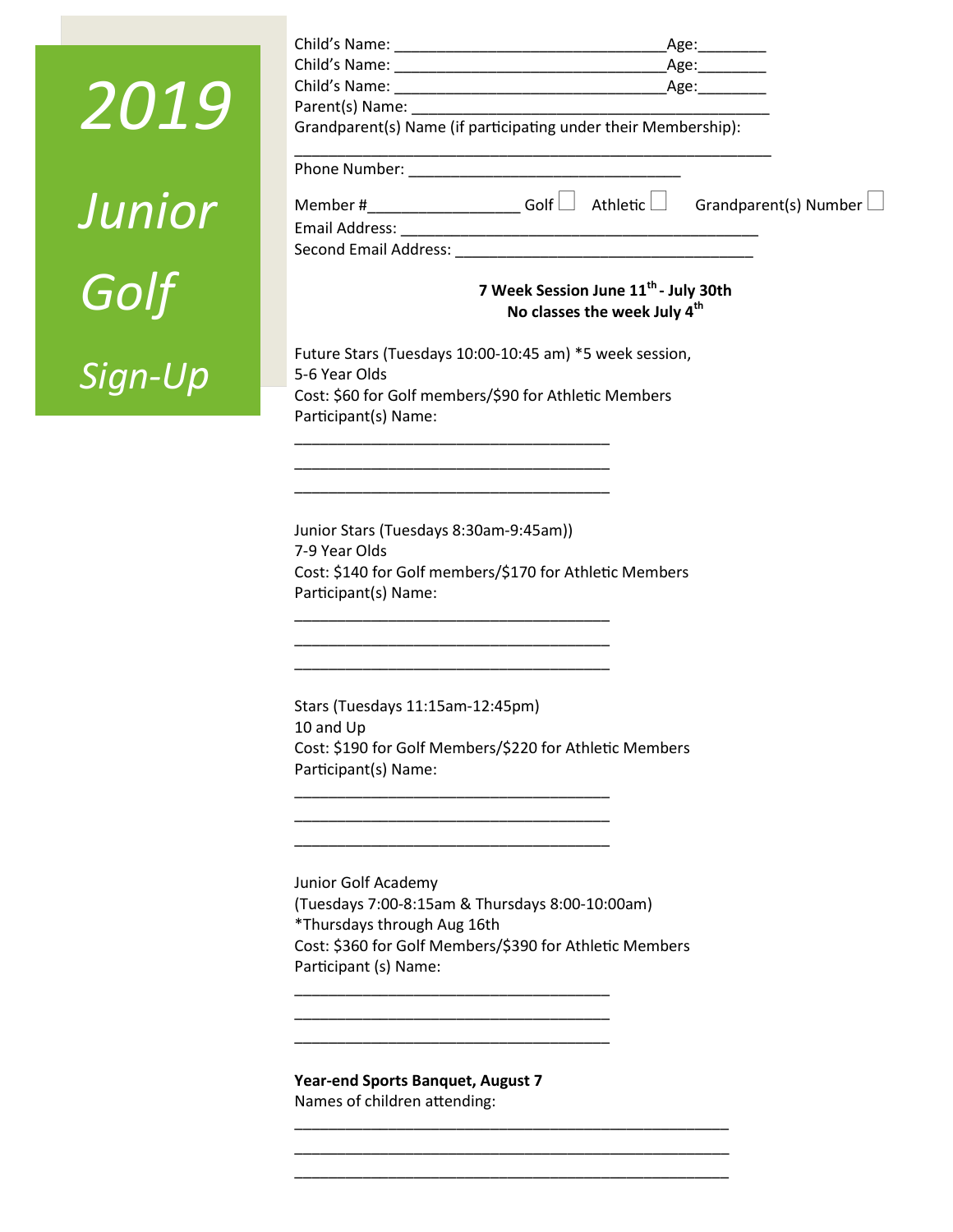# *2019 Junior Tennis Sign-Up*

| Grandparent(s) Name (if participating under their membership):                              |                              |  |
|---------------------------------------------------------------------------------------------|------------------------------|--|
|                                                                                             |                              |  |
|                                                                                             |                              |  |
|                                                                                             |                              |  |
| Member #:_____________________                                                              | Grandparent(s) Number $\Box$ |  |
| Select Session(s):                                                                          |                              |  |
| Session I June 11 <sup>th</sup> - July 19 <sup>th</sup> (off week of July 3 <sup>rd</sup> ) |                              |  |

\_\_\_\_ Session II **July 23rd - Aug 23rd**

| <b>Class</b><br>✔                                   | <b>Day</b>        | <b>Time</b>                              |
|-----------------------------------------------------|-------------------|------------------------------------------|
| Pee Wees (3-4yr)<br>Participant Name(s):            | <b>M &amp; W</b>  | 11:00am-11:30am                          |
| <b>Future Stars (5-7yr)</b><br>Participant Name(s): | <b>M&amp;W</b>    | 10:15am-11:00am                          |
| Hitters (8-10yr)<br>Participant Name(s):            | <b>M &amp; W</b>  | 11:30am-12:30pm                          |
| Players (10-12yrs)<br>Participant Name(s):          | <b>M &amp; TH</b> | M: 12:30am-2:00pm<br>TH: 11:00am-12:30pm |
| Advanced Juniors (13+)<br>Participant Name(s):      | T & TH            | T: 1:00pm-2:30pm<br>TH: 12:30pm-2:00pm   |

**Banquet, August 7**(see details on final page)

\_\_\_\_\_\_\_\_\_\_\_\_\_\_\_\_\_\_\_\_\_\_\_\_\_\_\_\_\_\_\_\_\_\_\_\_\_\_\_\_\_\_\_\_\_\_\_\_\_\_\_

Names of children attending: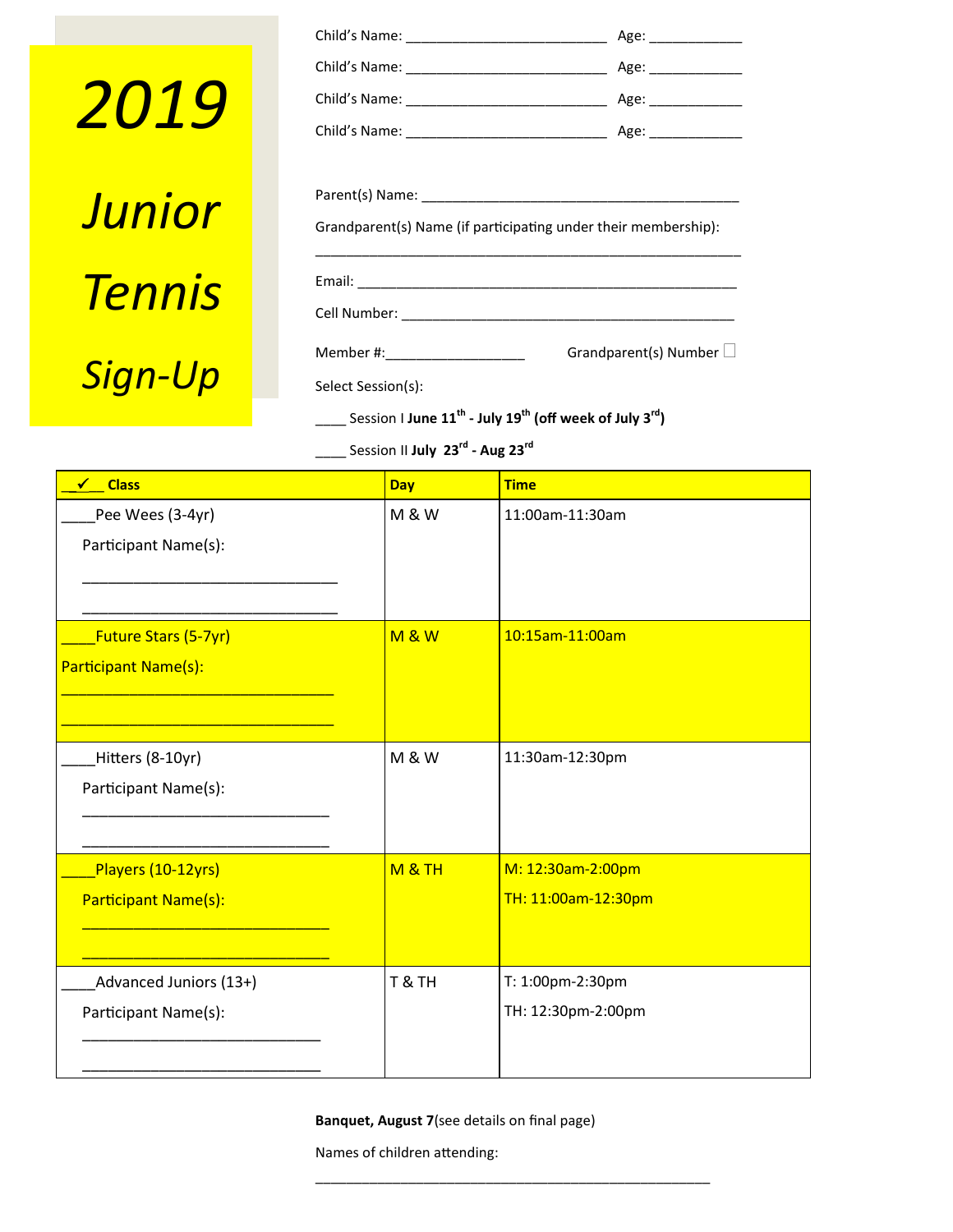## Swim Club

The Dellwood Swim Club is a summer sports program for kids ages 6 to 16. Our goal is to provide a supportive environment and a true team experience for all those involved. Joining the Swim Club is a great way to make new friends, learn about the sport and have an exciting and productive summer. Our season runs from June  $10^{th}$  – July 26<sup>th</sup>.

We hold practice every Monday through Friday and kids can choose to compete in 6 dual meets with other teams around the metro area. Meets are held on various Tuesdays and Thursdays. On days of swim meets, there are no morning practices. If there is a scheduling conflict with a meet and other Junior programs the cost for swim meet will be pro-rated.

#### Swim Club Practice Times

| Monday through Friday, Except Meet Days        | 10:00am-11:00am |
|------------------------------------------------|-----------------|
| Begins June 10 <sup>th</sup>                   |                 |
| **No practice the week of July 4 <sup>th</sup> |                 |

#### \*\*Interclub Swim Club 2019 Schedule To Be Announced\*\*

|             | Grandparent(s) Name (if participating under their membership):    |               |
|-------------|-------------------------------------------------------------------|---------------|
| <i>2019</i> | Grandparent(s) number $\Box$<br>Member #: ________________        |               |
| Swim        |                                                                   | $\angle$ Age: |
| Club        |                                                                   | $\_\$ {Age:   |
| Sign-Up     | Fee:<br>$$125 \times (# of swimmers) = $$                         |               |
|             | Year-end Sports Banquet, August 7<br>Names of Children attending: |               |

\_\_\_\_\_\_\_\_\_\_\_\_\_\_\_\_\_\_\_\_\_\_\_\_\_\_\_\_\_\_\_\_\_\_\_\_\_\_\_\_\_\_\_\_\_\_\_\_\_\_\_\_\_\_\_